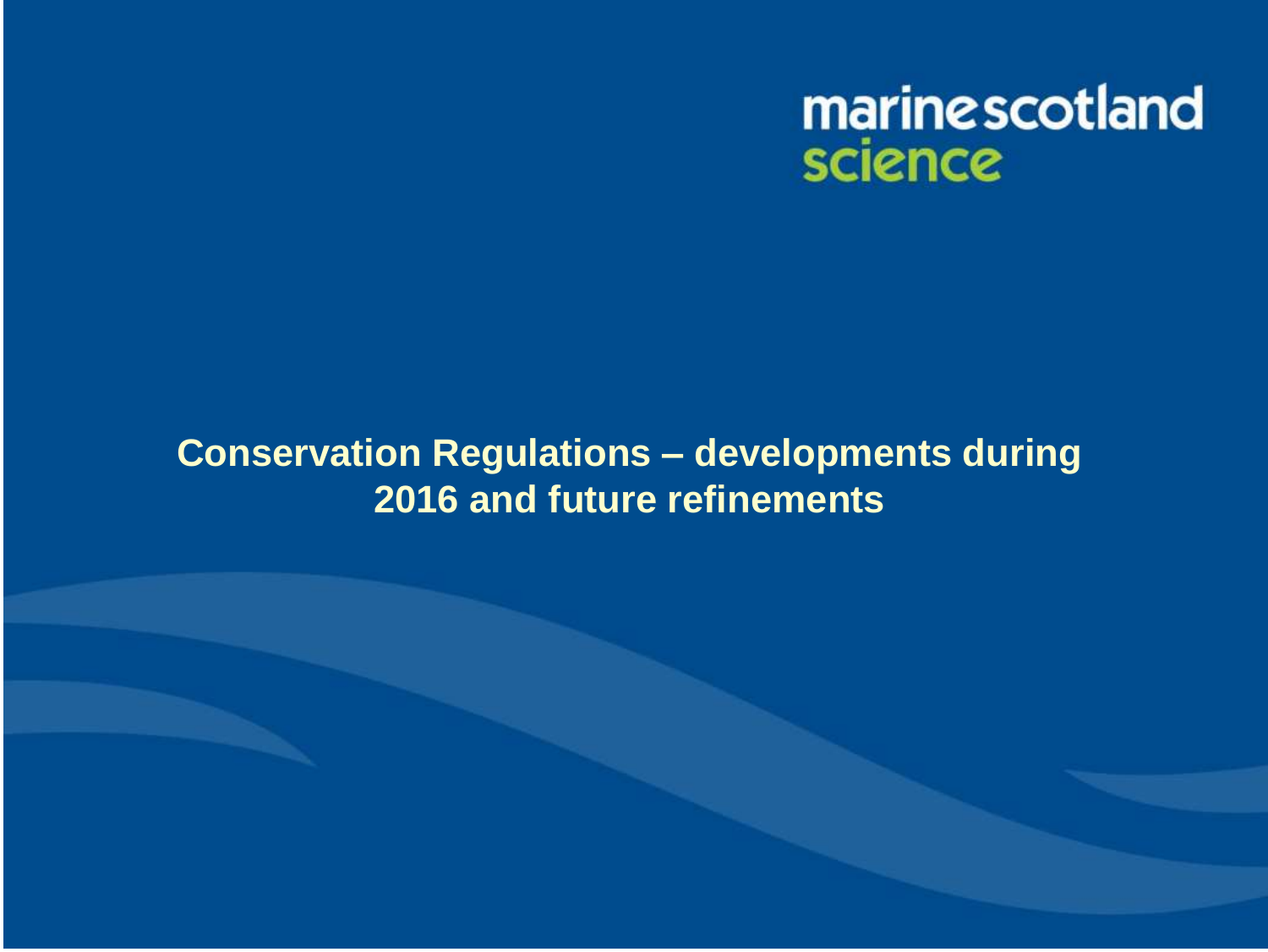#### **Outline**



- **• Brief reminder of the concept.**
- **• Consultation and engagement.**
- **• Changes to the assessment process.**
- **• Current and future developments.**
- **• The need for good local data.**
- **• Future and conclusion.**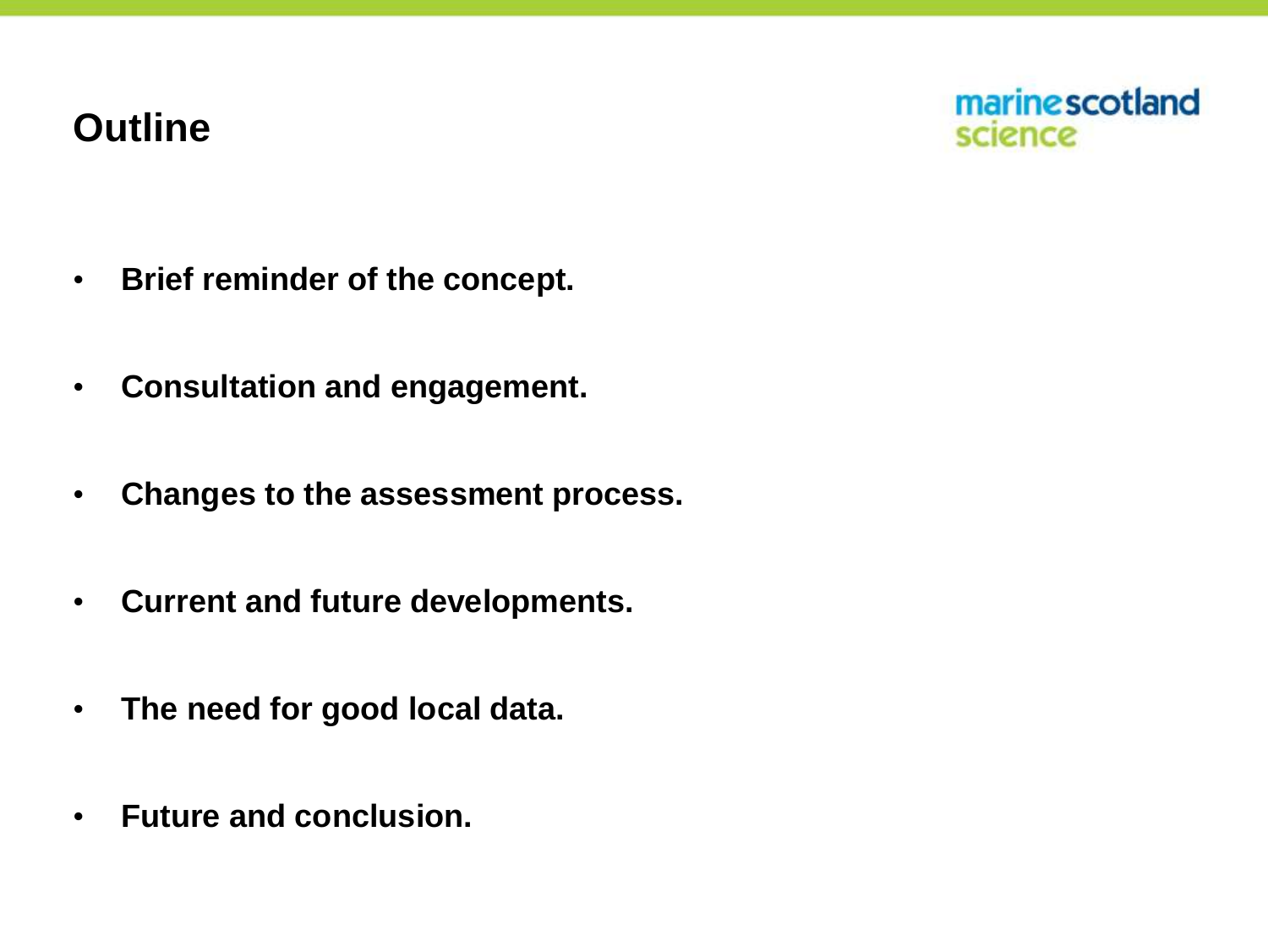## **The concept (1)**



- **• Use stock-recruitment relationships to derive egg targets for salmon.**
- **• Calculate best estimates of eggs required and supplied to a river over the most recent five years.**
- **• Likelihood of achieving target: >80% = Grade 1, 60-80% = Grade 2, <60% = Grade 3.**
- **• No killing of salmon in Grade 3, reduced exploitation required for Grade 2.**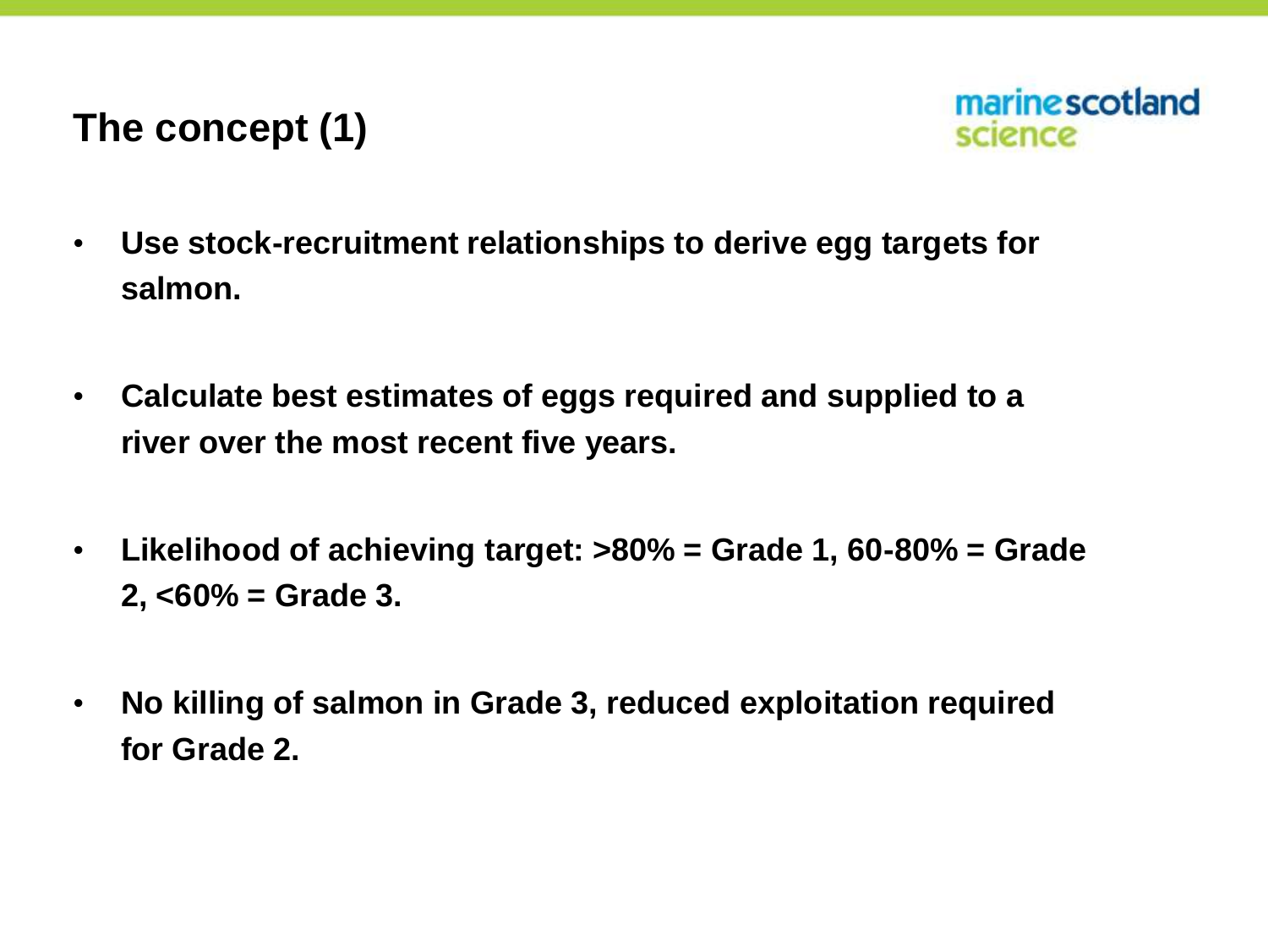# **Stock-recruitment**





Spawners



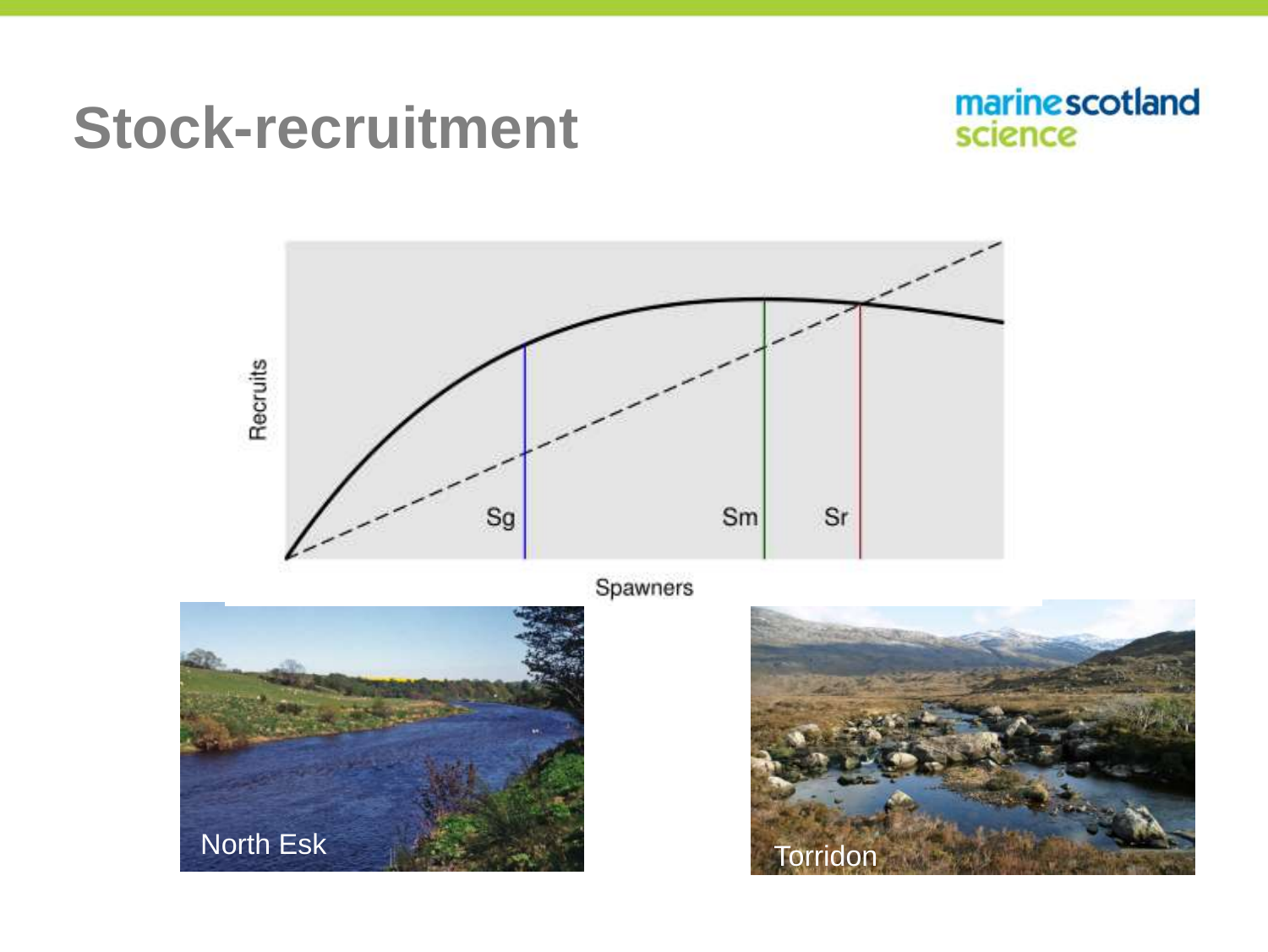## **The concept (2)**



- **• Predictions from biological management models invariably have a degree of uncertainty (termed "error")- this is normal and to be expected.**
- **• Simple models are easy to understand and visualise.**
- **• As complexity is increased, the degree of error, both in terms of uncertainty and bias may be reduced… but complexity can reduce clarity.**
- **• Development of the conservation regulation model will reduce error, increase complexity and make the workings more difficult to understand for non-specialists.**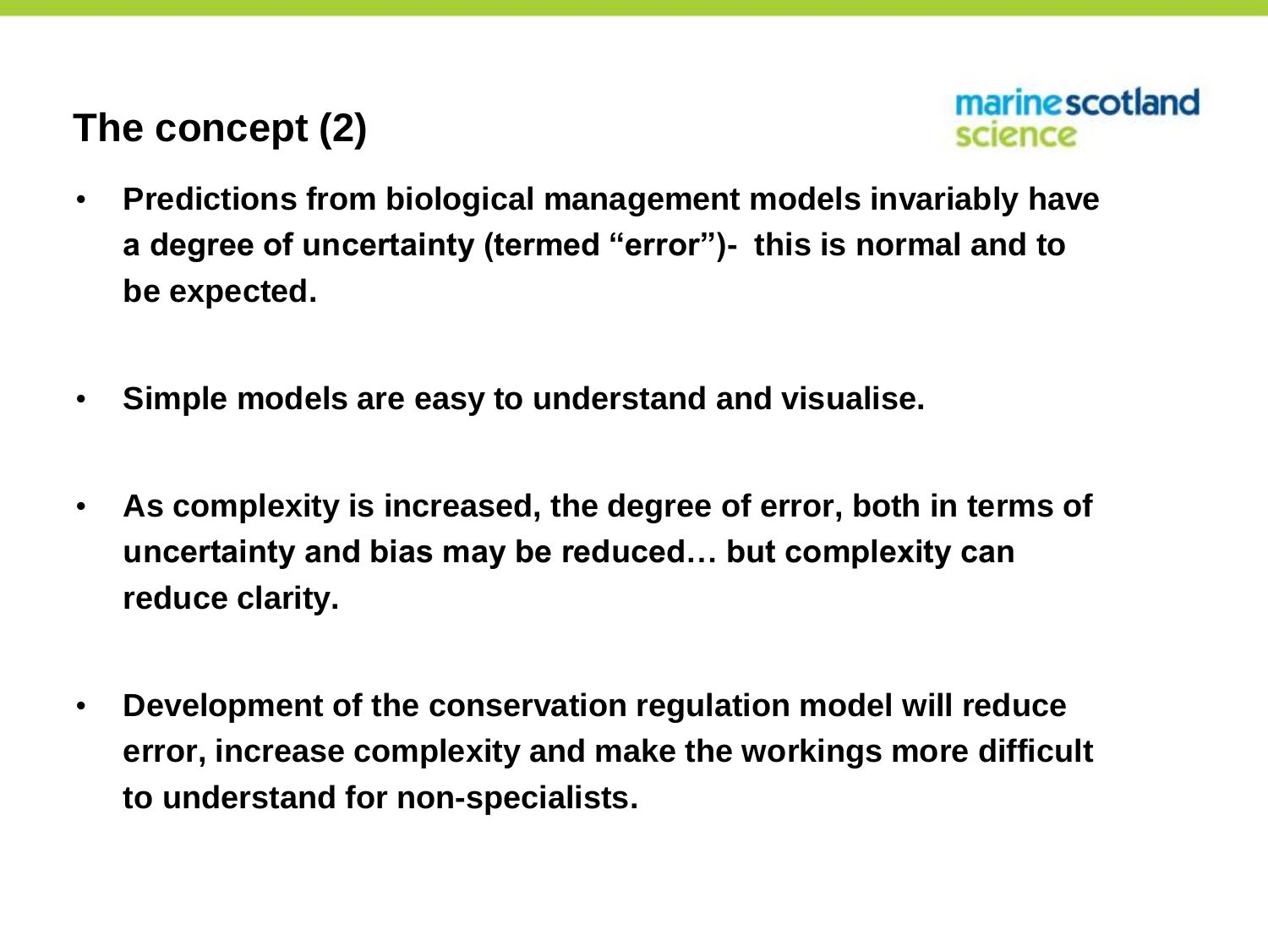#### **The concept (3)**



- **• The modeling approach is based on methods developed by fisheries management scientists through ICES and NASCO.**
- **• The approach uses the principle of applying best available scientific evidence to conservation management.**
- **• Accuracy of the modeling process will increase as more scientifically-sound evidence is collected.**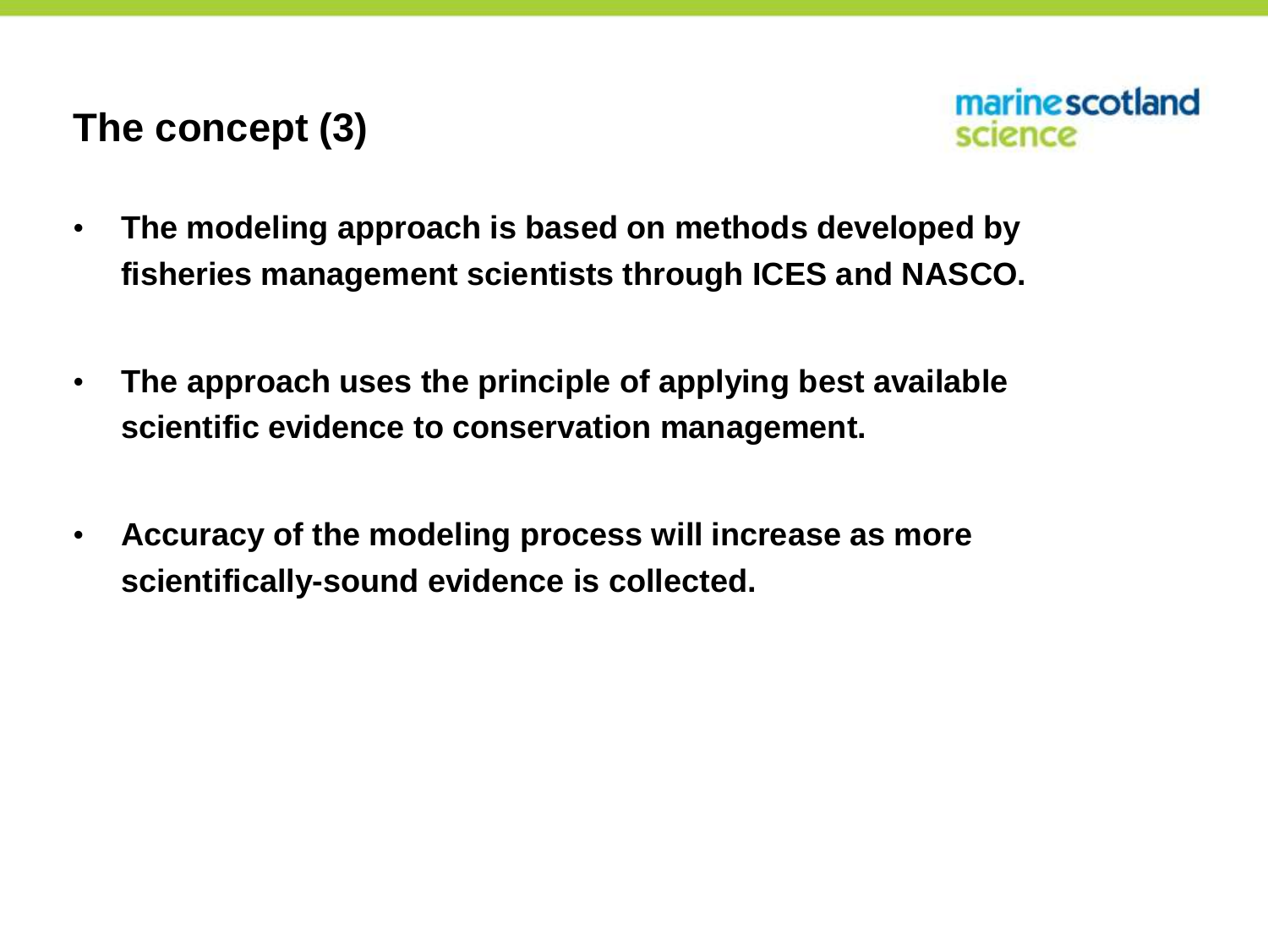#### **Consultation**



- **• Salmon Liaison Group (FMS, Fisheries Trust biologists, Marine Scotland, SNH, SEPA).**
- **• Sub-groups:**
	- **• Counters**
	- **• Exploitation rates**
	- **• Grilse error**
	- **• Juvenile sampling**
- **• Public statutory 28 day consultation on preliminary gradings.**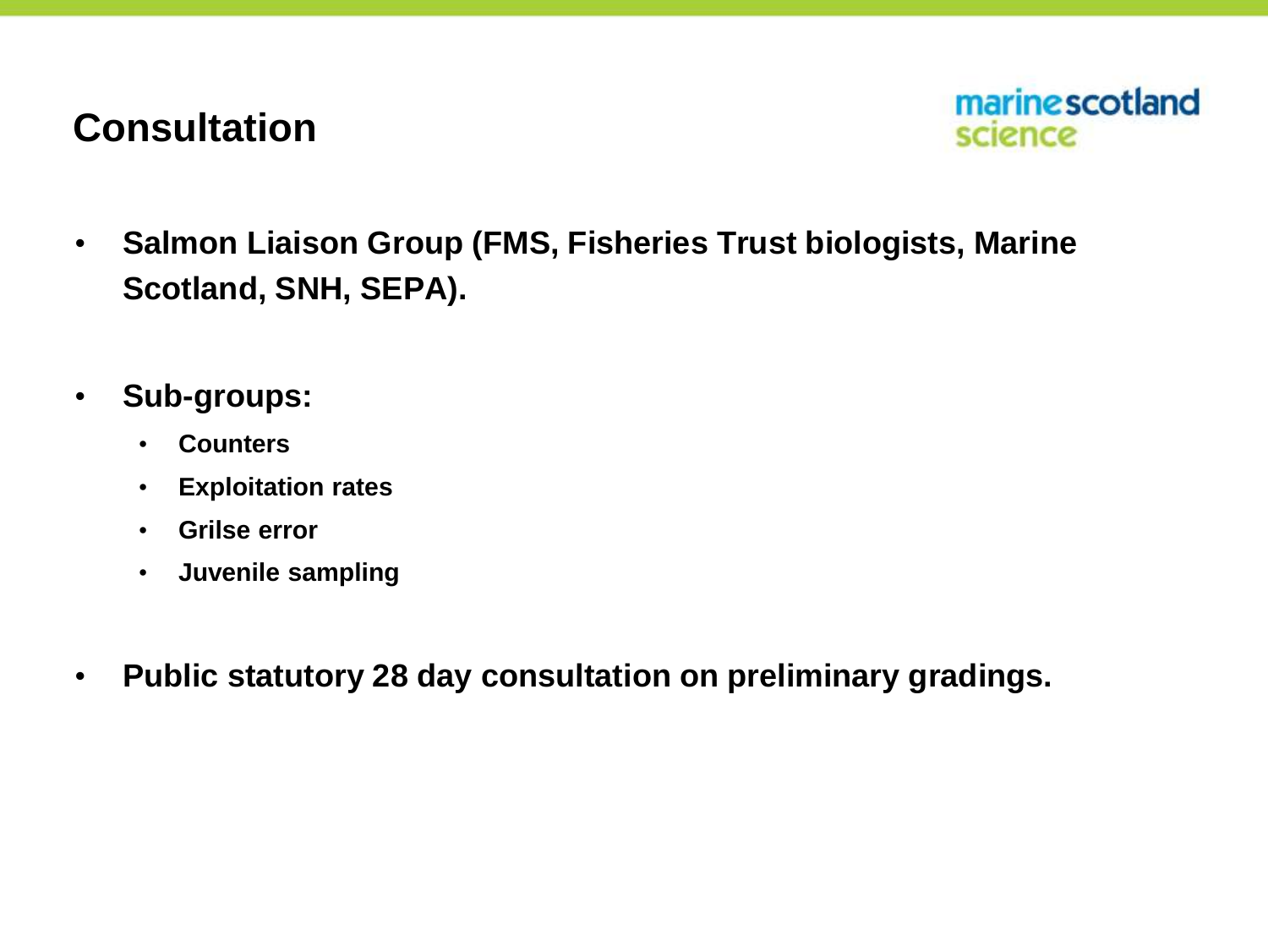## **Changes in 2016 in response to feedback from first year**



- **• From district- to river-level assessment where possible.**
- **• Web-based update of salmon distribution map (with SFCC).**
- **• Monthly estimates (variation in size, sex, fecundity, catch/count data).**
- **• Angling conditions (effects of flow).**
- **• Sex ratios using genetics methods.**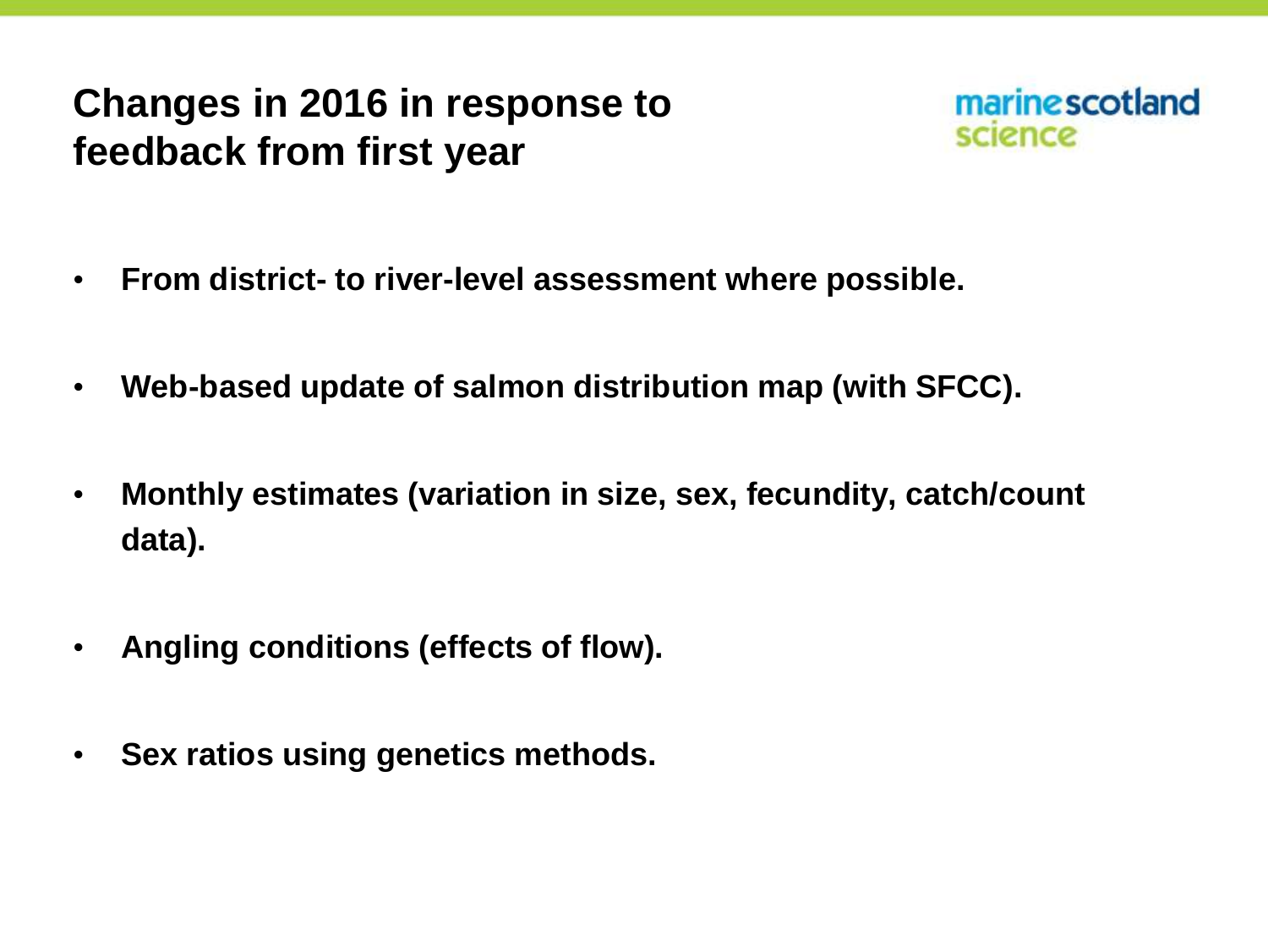#### **Consultation**



- General model presented to, and accepted by, exploitation working group.
- *Balance between making progress on model and pre-consulting widely.*
- Consultation process highlighted a number of issues, particularly with the variation caused by among-site differences, including West Coast.
- Changes made after comments received during the consultation.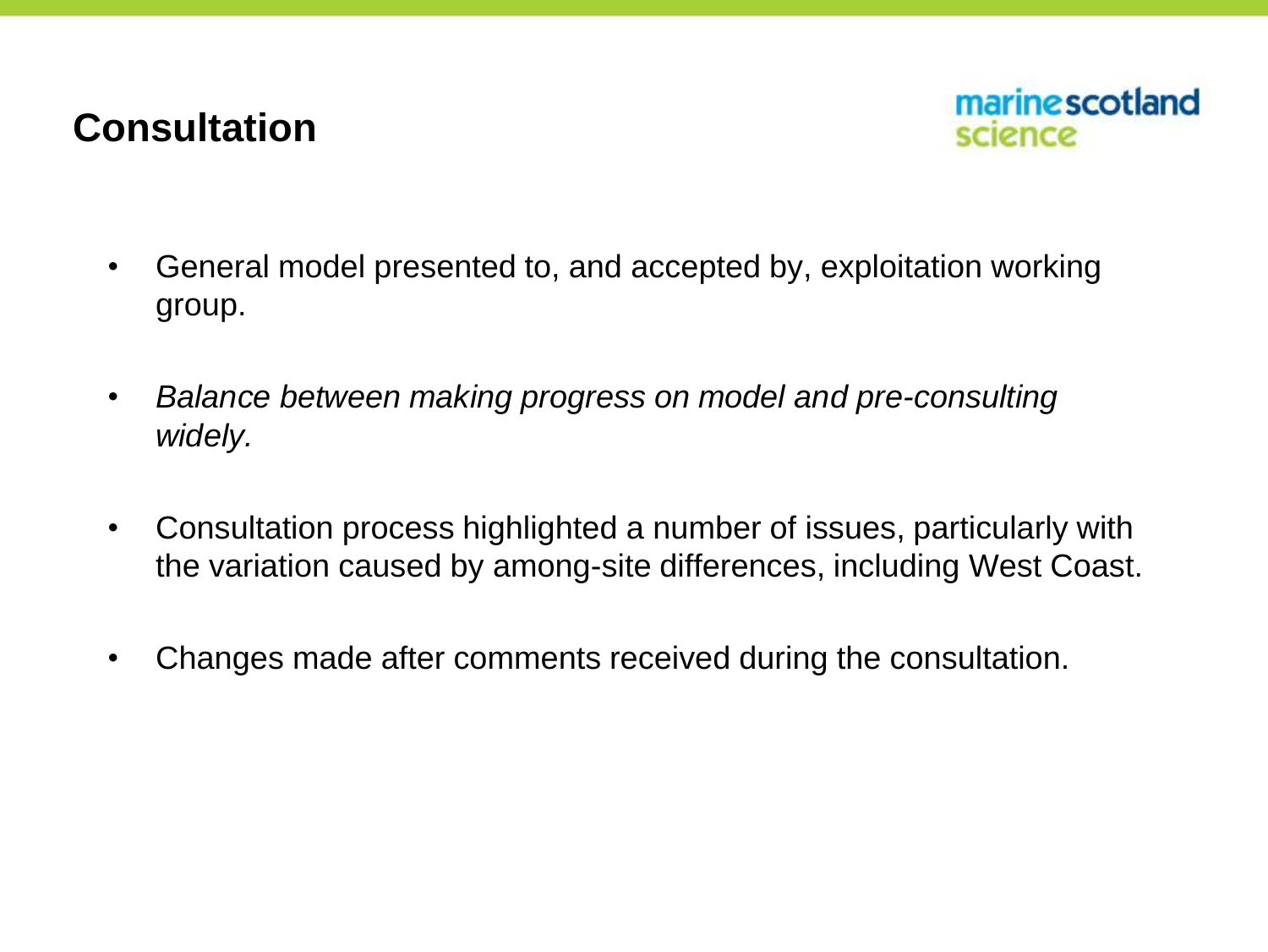#### **Further changes**



- Counter and rod catch data from the River Helmsdale are now available in suitable form.
- The model can now incorporate a geographic (latitudinal) variable.
- This development has been communicated to the Salmon Liaison Group exploitation rate sub-group.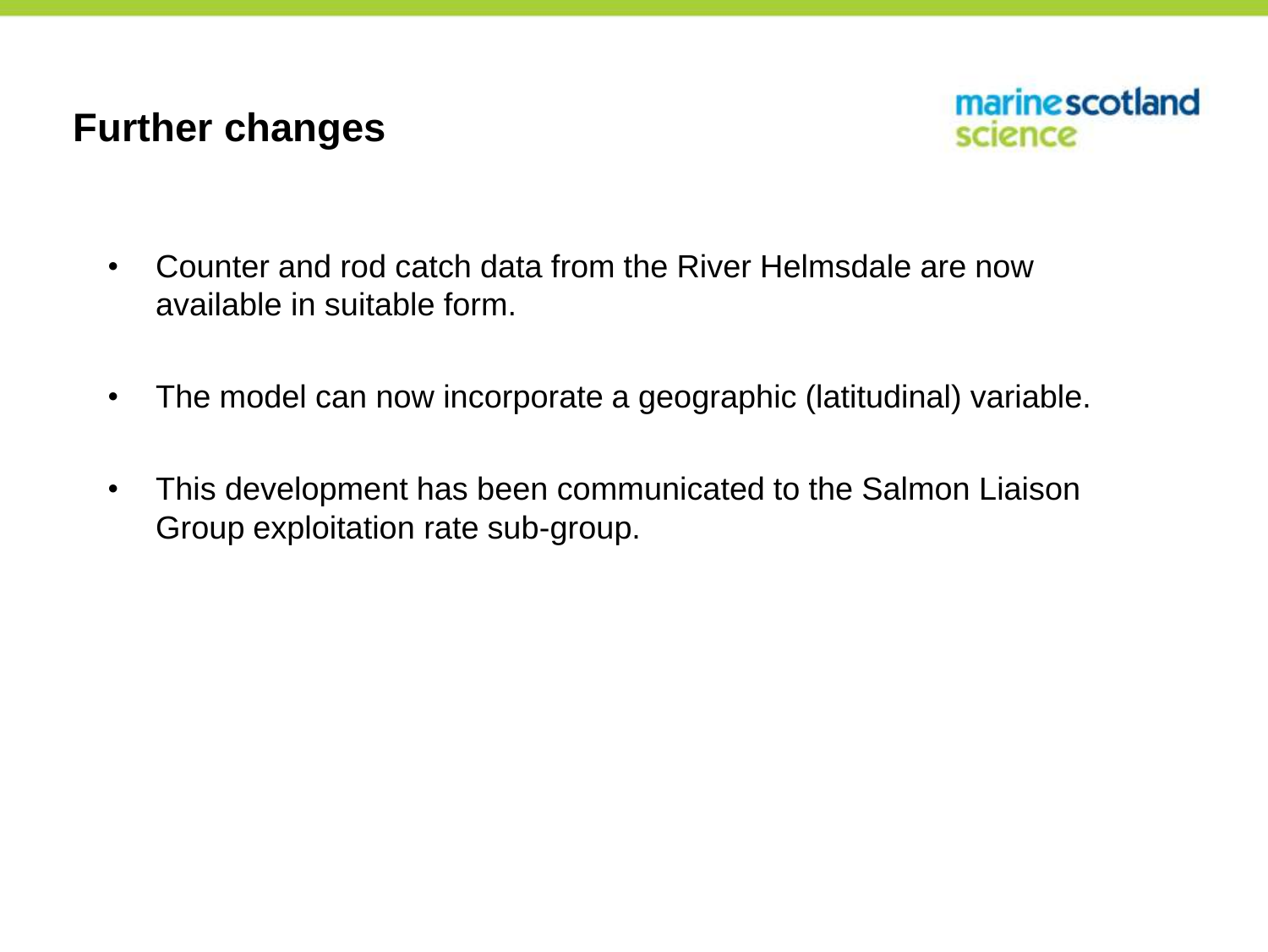#### **Example of new fits to the Morar counter data**

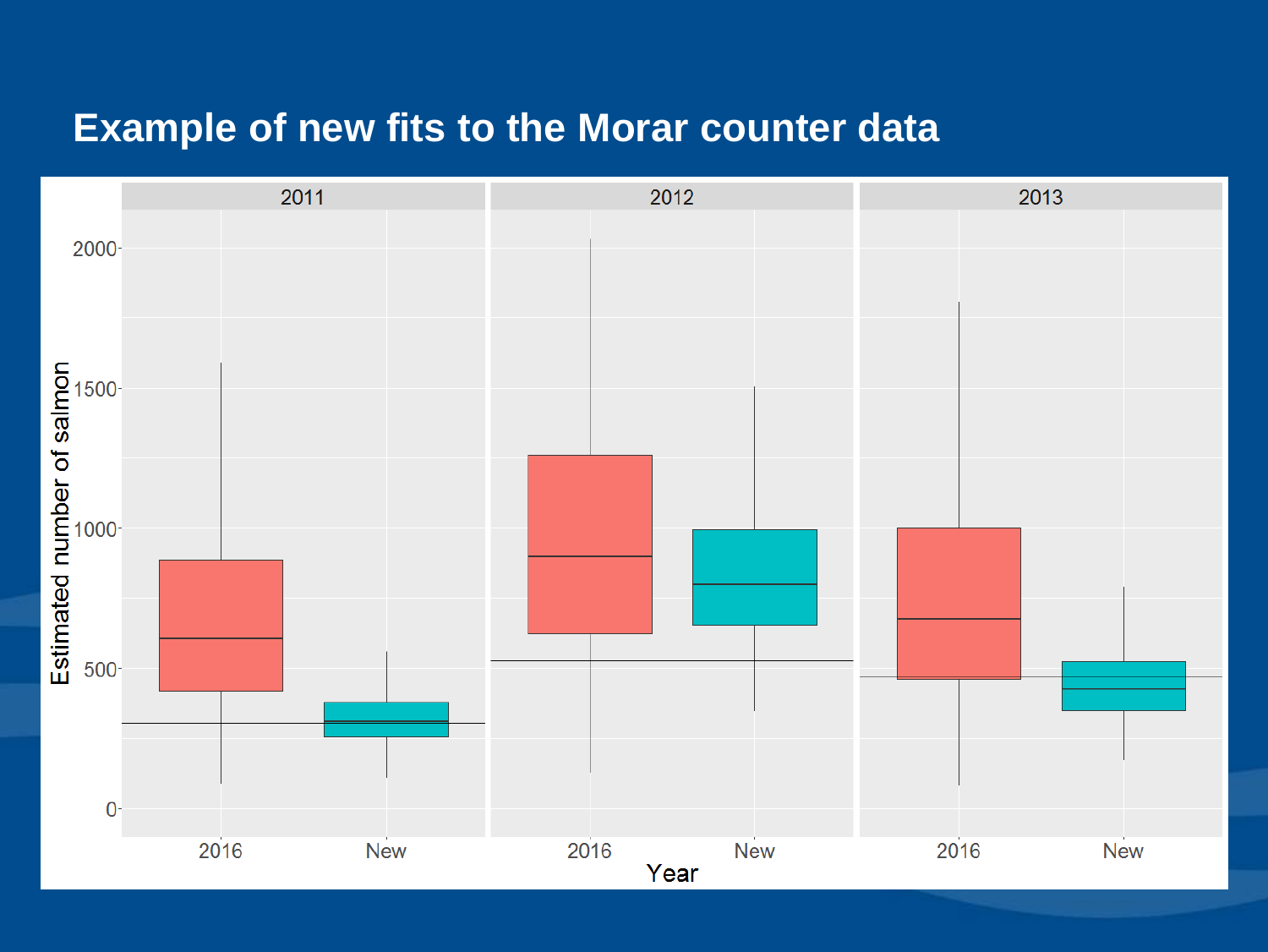# **Developments**



- Refine catch/count relationships further (in progress).
- Refine egg targets through new Scottish S/R curves.
- Quantify among-river variation in habitat (new group).
- Develop juvenile-based models (eg Dee application).
- Develop potential for expanding counter and tagging network (eg Awe, Helmsdale).
- Include additional geographic variation in model parameters (in progress).
- Sub-catchment level (Salmon Liaison Group report).
- Test genetics options (MSS, UHI).
- Understand variation in fecundity, sex ratio etc (in progress).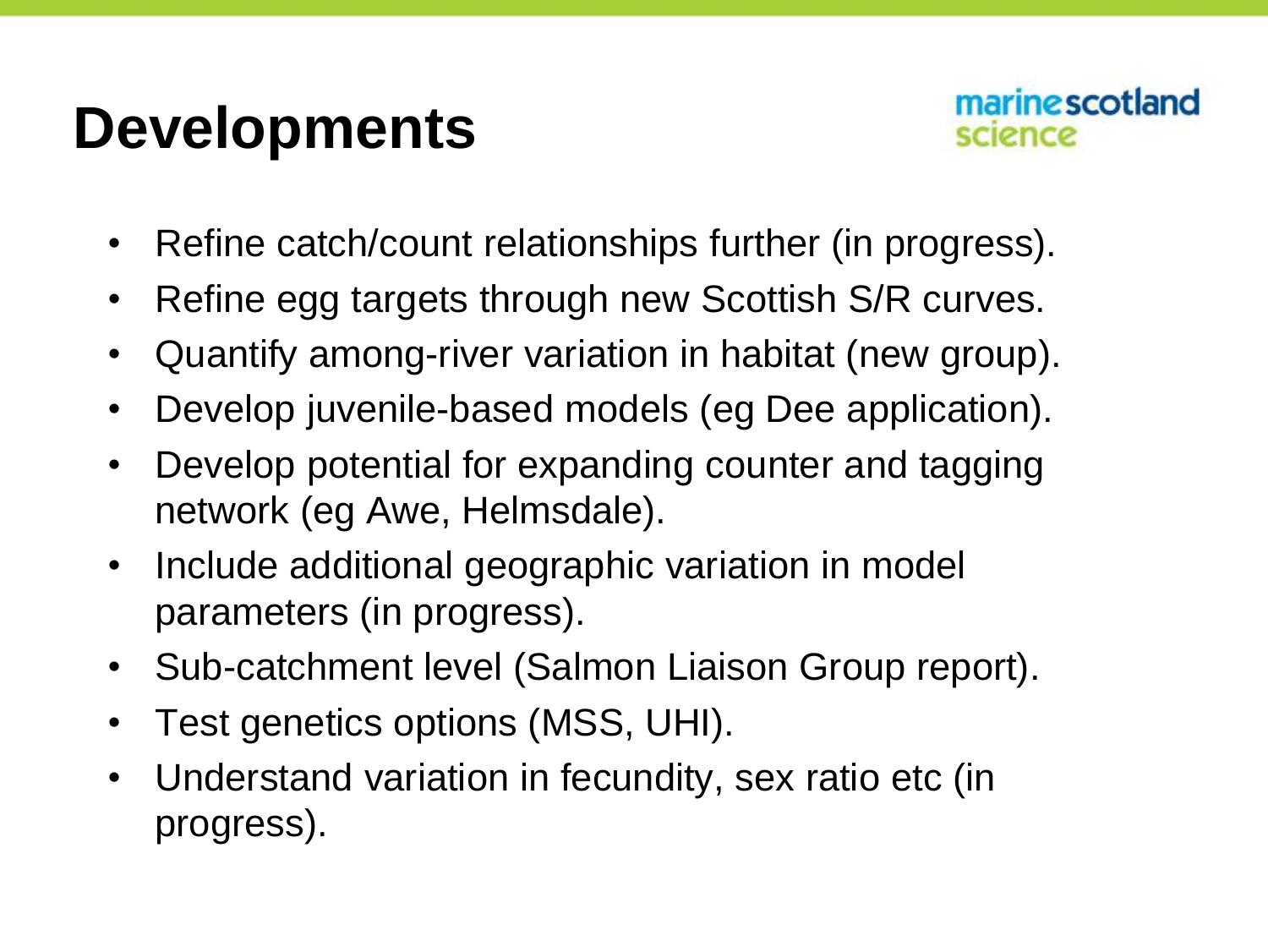### Juvenile assessment: Aberdeenshire River Dee fry

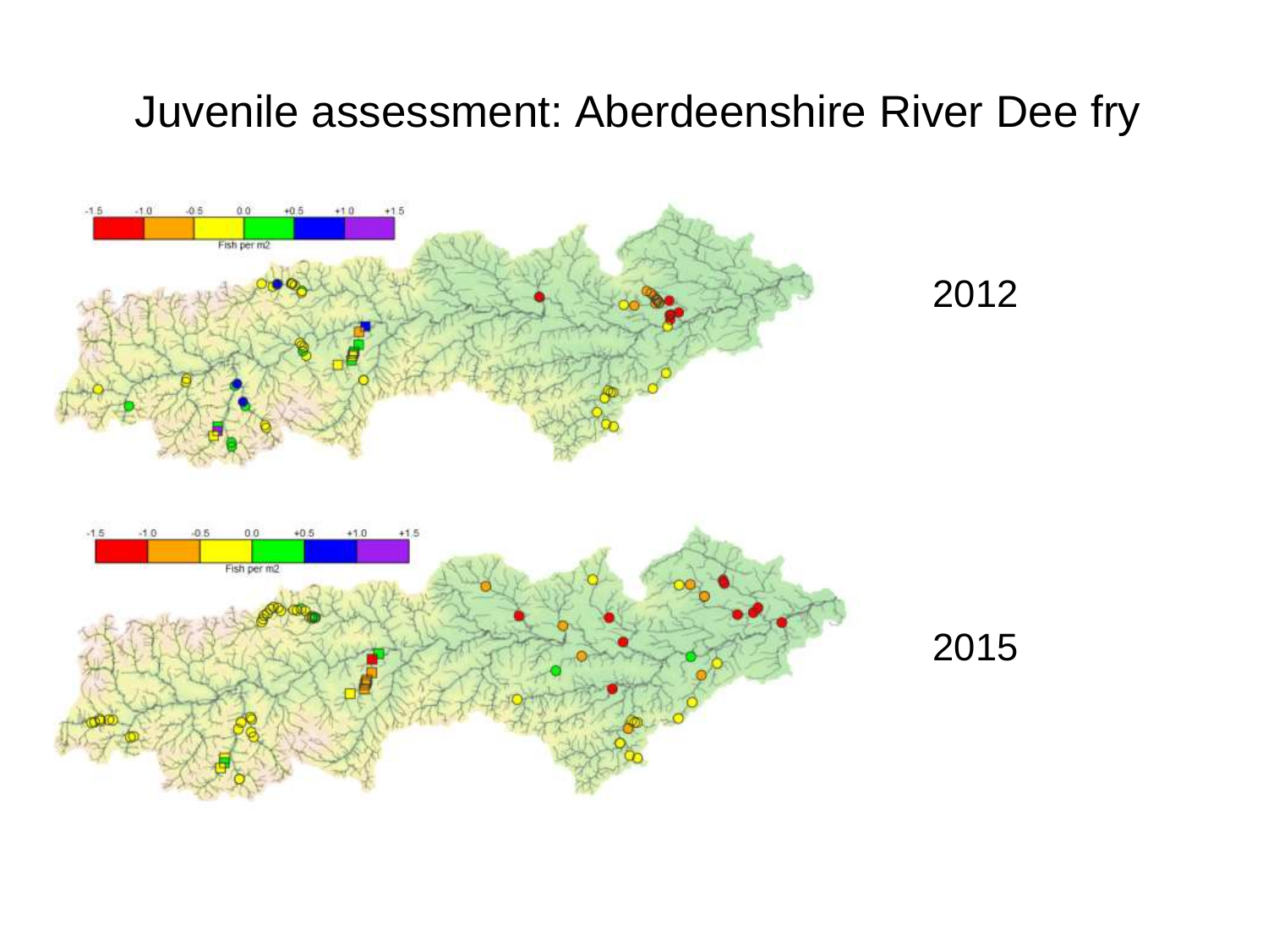#### **Local data**



- Where good local data can be made available, models can be elaborated to refine estimates.
- A data call went to local biologists for information on ages and sizes of fish.
- Salmon distribution is being updated through SFCC.
- This year there will be a pre-consultation with local biologists (and hence less time for further development).